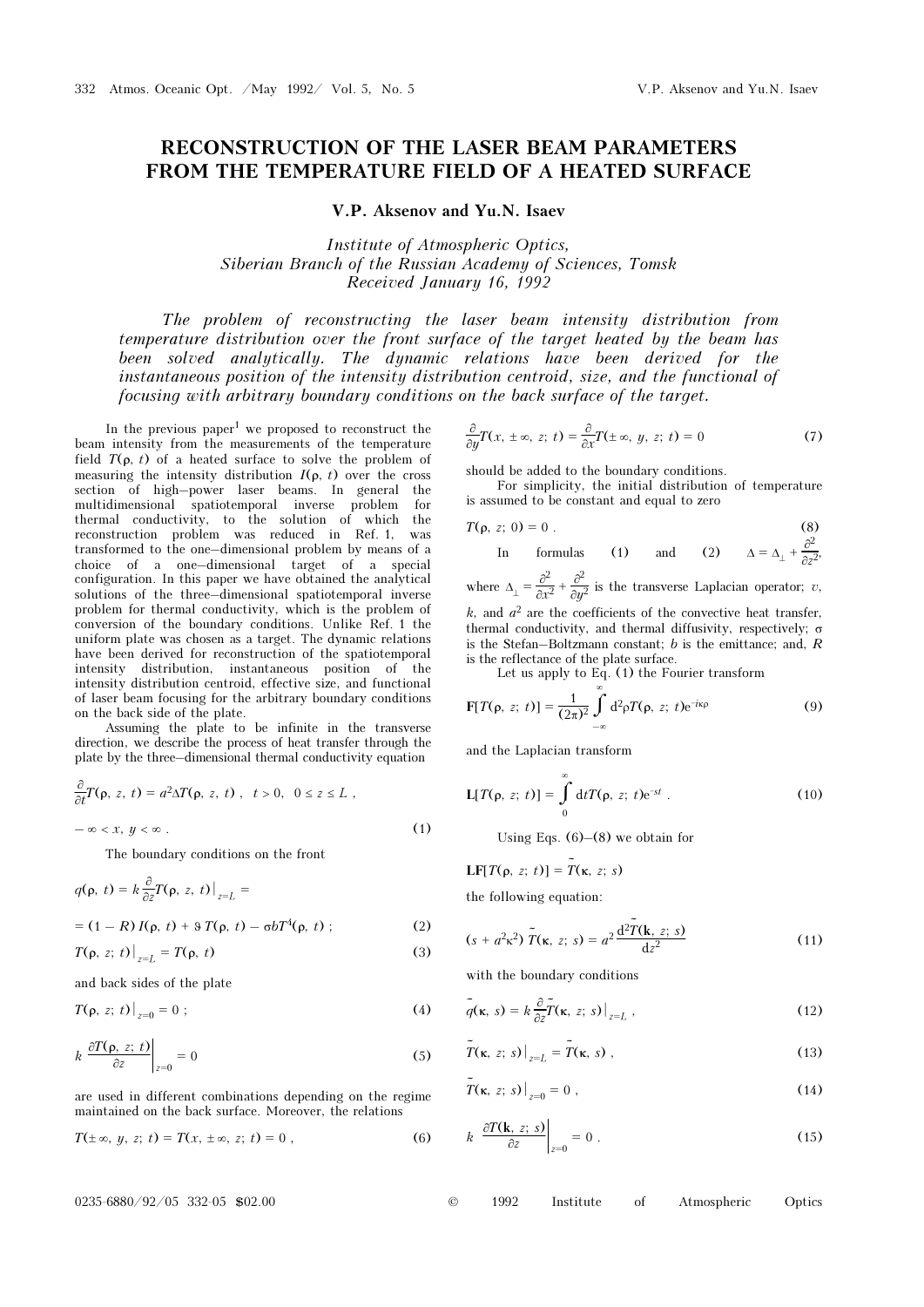At first we find the heat flux through the plate whose back surface is at a constant temperature. In this case we use boundary conditions (12) and (13). Let us introduce the new functions  $V(\kappa, z; s)$  and  $U(\kappa, z; s)$  so that to satisfy the relations

$$
V(\mathbf{k}, z; s) \tilde{q}(\mathbf{k}, s) = k \frac{\partial}{\partial z} \tilde{T}(\mathbf{k}, z; s) ;
$$
 (16)

$$
U(\mathbf{k}, z; s) \tilde{q}(\mathbf{k}, s) = k \tilde{T}(\mathbf{k}, z; s) .
$$
 (17)

Then instead of Eqs.  $(11)$ ,  $(12)$ , and  $(14)$  we obtain the system of ordinary differential equations

$$
(s + a2\kappa2) U(\kappa, z; s) = a2 \frac{dV(\kappa, z; s)}{dz};
$$

$$
\frac{dU(\kappa, z; s)}{dz} = V(\kappa, z; s);
$$
(18)

with the boundary conditions

$$
V(\kappa, L; s) = 1,
$$
  

$$
U(\kappa, 0; s) = 0.
$$
 (19)

Let us reduce boundary problem  $(18)$ – $(19)$  to the problem with the initial conditions. To this end, we use the embedding method<sup>2</sup> assuming the parameter  $L$  to be an argument of the functions  $V$  and  $U$  and differentiate Eqs. (18) and (19) with respect to  $L$ .

Taking into account that

$$
\frac{\mathrm{d}}{\mathrm{d}L}V(\mathbf{k}, L, L; s) = \frac{\partial}{\partial L}V(\mathbf{k}, z, L; s)\big|_{z=L} + \frac{\partial}{\partial z}V(\mathbf{k}, z, L; s)\big|_{z=L} (20)
$$

where

$$
\frac{\partial}{\partial z}V(\mathbf{k}, z, L; s)\big|_{z=L} = \frac{s + a^2 \mathbf{k}^2}{a^2} U(\mathbf{k}, L, L; s) ,
$$

we derive from Eqs. (18) and (19)

$$
(s + a2 \kappa2) \frac{\partial}{\partial L} U(\kappa, z, L; s) = a2 \frac{d}{dz} \frac{\partial}{\partial L} V(\kappa, z, L; s) ,
$$
  

$$
\frac{d}{dz} \frac{\partial}{\partial L} U(\kappa, z, L; z) = \frac{\partial}{\partial L} V(\kappa, z, L; s) ;
$$
 (21)

$$
\frac{\partial}{\partial L}U(\kappa, 0, L; s) = 0 ;
$$

$$
\frac{\partial}{\partial L}V(\mathbf{k}, z, L; s)\big|_{z=L} = -\frac{s + a^2 \mathbf{k}^2}{a^2} U(\mathbf{k}, L, L; s) \,. \tag{22}
$$

Comparing Eqs.  $(18)$  and  $(19)$  with Eqs.  $(21)$  and  $(22)$ and assuming that the solution of the problem is unique, we find

$$
\frac{\partial}{\partial L}U(\kappa, z, L; s) = -\frac{s + a^2 k^2}{a^2} U(\kappa, L, L; s)U(\kappa, z, L; s) ,
$$
 (23)

$$
\frac{\partial}{\partial L}V(\mathbf{k}, z, L; s) = -\frac{s + a^2 \mathbf{k}^2}{a^2} U(\mathbf{k}, L, L; s) V(\mathbf{k}, z, L; s) .
$$
 (24)

V.P. Aksenov and Yu.N. Isaev Vol. 5, No. 5 /May 1992/ Atmos. Oceanic Opt. 333

Because

$$
\frac{\mathrm{d}}{\mathrm{d}L}U(\kappa, L, L; s) = \frac{\partial U(\mathbf{k}, z, L; s)}{\partial L}\bigg|_{z=L} + \frac{\partial U(\mathbf{k}, z, L; s)}{\partial z}\bigg|_{z=L}, (25)
$$

according to Eqs.  $(18)$ ,  $(19)$ ,  $(23)$ , and  $(25)$  we obtain the Riccati equation for the quantity  $U(\kappa, L, L; S)$ 

$$
\frac{d}{dL}U(\kappa, L, L; s) = -\frac{s + a^2k^2}{a^2}U^2(\kappa, L, L; s) + 1
$$
 (26)

with the initial condition

$$
U(\kappa, 0, 0; s) = 0.
$$
 (27)

By integrating Eq. (26)

$$
\int_{0}^{U} \frac{dU}{S + a^2 k^2 - U^2} = \frac{s + a^2 k^2}{a^2} \int_{0}^{L} dL ,
$$
 (28)

we derive

$$
U(\kappa, L, L; s) = \frac{a}{\sqrt{s + a^2 k^2}} \operatorname{th} \left( \frac{L \sqrt{s + a^2 k^2}}{a} \right). \tag{29}
$$

Taking into account Eq. (17), we obtain

$$
\tilde{q}(\kappa, s) = k \frac{\sqrt{s + a^2 k^2}}{a} \tilde{T}(\kappa, s) \coth\left(\frac{L \sqrt{s + a^2 k^2}}{a}\right).
$$
 (30)

To invert Eq. (30), we make sequential use of the operational calculus theorems on the transform product, similarity, translation, differentiation of the original function as well as the theorem on the Fourier transform of convolution.3 Taking into account that

$$
\mathbf{L}[\Theta_3(1, t)] = \frac{\coth \sqrt{s}}{\sqrt{s}},
$$

where

$$
\Theta_3(9, t) = 1 + 2 \sum_{n=1}^{\infty} e^{-n^2 \pi^2 t} \cos 2\pi n
$$

is the Jacobi function, $3$  we finally obtain

$$
q(\mathbf{p}, t) = -\frac{k}{4\pi a^2 L} \int_0^t d\tau \int_{-\infty}^{\infty} d^2 \rho' \frac{T(\rho', \tau)}{(t - \tau)} \times
$$

$$
\times \exp\left(-\frac{(\mathbf{p} - \mathbf{p}')^2}{4a^2(t - \tau)}\right) \frac{d}{d\tau} \Theta_3\left(1, \frac{a^2}{L^2}(t - \tau)\right). \tag{31}
$$

Formula (31) is valid for the arbitrary target parameters  $a^2$ , k and L as well as  $\rho$  and t. However, Eq. (31) can be simplified for the specific relations between these parameters. Assuming that  $L/a \ll 1$  we make use of the power series expansion of the function  $\coth(x)$ :

$$
\coth(x) = \frac{1}{x} + \frac{x}{3} + O(x^3), \quad x < 1 \; .
$$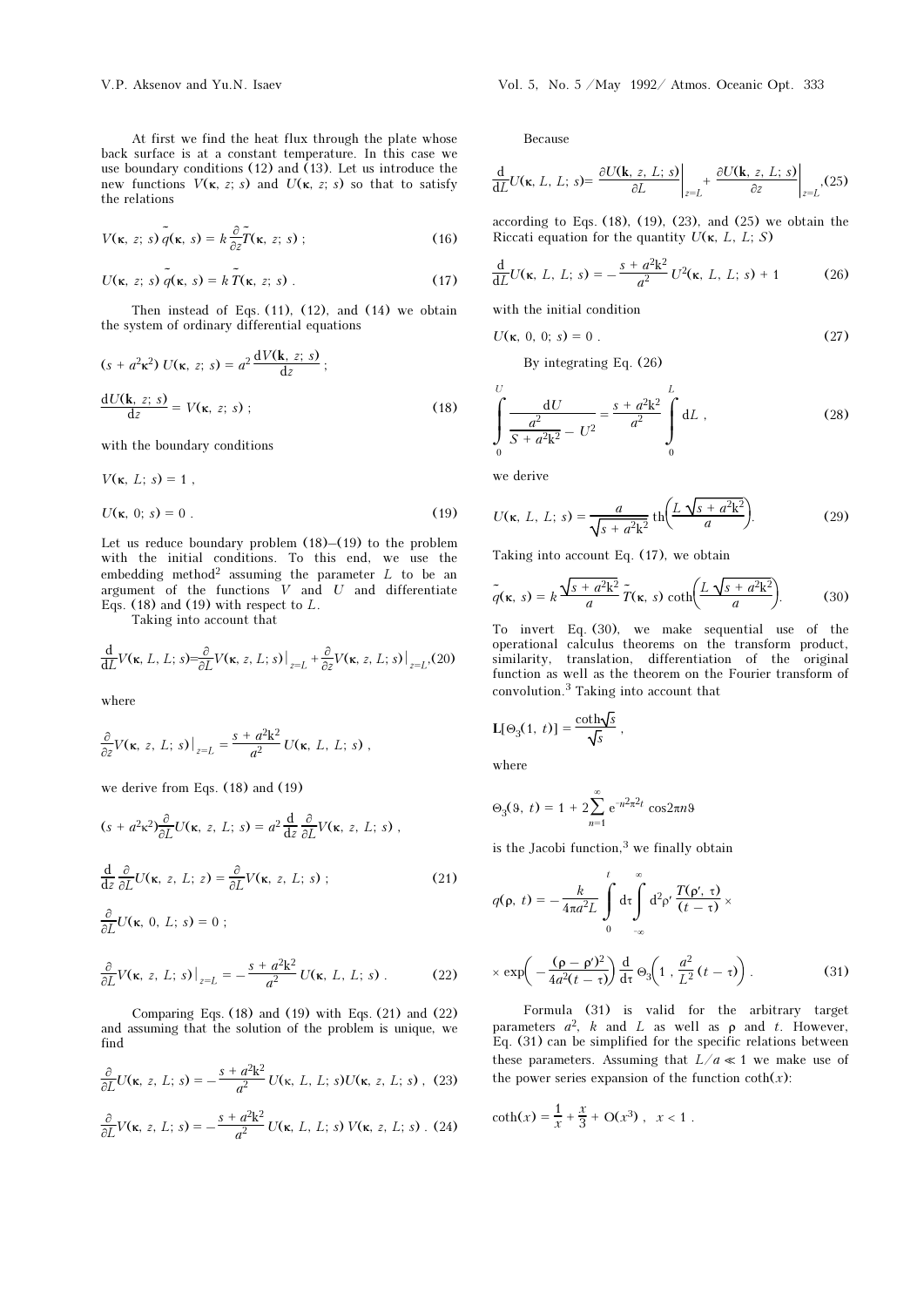Then instead of Eq. (30) we obtain

$$
\tilde{q}(\mathbf{x}, s) = \frac{k}{L}\tilde{T}(\mathbf{x}, s) + \frac{kL}{3a^2}(s + a^2\mathbf{x}^2)\tilde{T}(\mathbf{x}, s) +
$$

$$
+ \mathcal{O}\left(\frac{k}{L}\left(\frac{k}{a}\right)^4(s + a^2\mathbf{k}^2)^2\tilde{T}(\mathbf{k}, s)\right).
$$

Taking into account the first two terms of this expansion and making inversion, we have

$$
q(\mathbf{p}, t) = \frac{k}{L} T(\mathbf{p}, t) + \frac{kL}{3a^2} \left[ -a^2 \Delta_{\perp} T(\mathbf{p}, t) + \frac{\partial}{\partial t} T(\mathbf{p}, t) \right].
$$
 (32)

Eq. (32) describes the process of heat transfer through the thin two–dimensional plate. It can be rewritten in the form of the heat–conduction equation with the sources

$$
\frac{\partial}{\partial t}T(\rho, t) = a^2 \Delta_{\perp} T(\rho, t) + \frac{3a^2}{kL} q(\rho, t) - \frac{3a^2}{L^2} T(\rho, t) \,. \tag{33}
$$

For the other limiting case in which  $L/a \gg 1$  we make use of the asymptotic expansion

$$
coth x = 1 + 2e^{-x} + O(e^{-2x}), \quad x \gg 1
$$

and consider the first term only. Inverting the relation

$$
\widetilde{q}(\kappa, s) = k \frac{\sqrt{s + a^2 \mathbf{k}^2}}{a} \widetilde{T}(\kappa, s) ,
$$

we obtain the solution of the problem for the semi–infinite body

$$
q(\mathbf{p}, t) = -\frac{k}{8\sqrt{\pi^3}a^3} \int_0^t d\tau \int_{-\infty}^{\infty} d^2 \rho' \frac{T(\rho', \tau)}{\sqrt{(t-\tau)^5}} \exp\left(-\frac{(\rho-\rho')^2}{4a^2(t-\tau)}\right).
$$
 (34)

Eqs. (33) and (34) can be directly derived from Eq. (31). This can be made by introducing the generalized thermophysical parameter  $F_0 = \frac{a^2}{L^2}t$  into Eq. (31), by application of the Laplace method for  $F_0 \gg 1$ , and by reducing the infinite summation in Eq.  $(31)$  to integration<sup>1</sup> for the other limiting case  $(F_0 \ll 1)$ .

When the back surface of the plate is thermally insulated, then to solve the inverse problem we must use Eq. (11) with boundary conditions (13) and (15). Setting up and solving the embedding equations we find that

$$
\tilde{q}(\mathbf{k}, s) = k\tilde{T}(\mathbf{k}, s)\frac{\sqrt{s + a^2 \mathbf{k}^2}}{a} \operatorname{th}\left(\frac{L\sqrt{s + a^2 \mathbf{k}^2}}{a}\right). \tag{35}
$$

Inversion of Eq. (35) yields the heat flux on the front side of the target with thermally insulated back surface

$$
q(\rho, t) = -\frac{k}{4\pi a^2 L} \int_0^t d\tau \int_{-\infty}^{\infty} d^2 \rho' \frac{T(\rho', \tau)}{(t - \tau)} \times
$$

$$
\times \exp\left(-\frac{(\rho - \rho')^2}{4a^2(t - \tau)}\right) \frac{d}{d\tau} \Theta_1\left(\frac{1}{2}, \frac{a^2}{L^2}(t - \tau)\right),
$$
(36)

where

$$
\Theta_1(9, t) = 2 \sum_{n=0}^{\infty} (-1)^n \exp\left(-\pi^2 \left(n + \frac{1}{2}\right)^2 t\right) \sin \pi (2n + 1) 9.
$$

For  $F_0 \gg 1$  the asymptotic formula

$$
q(\rho, t) = \frac{Lk}{a^2} \left[ \frac{\partial}{\partial t} T(\rho, t) - a^2 \Delta_\perp T(\rho, t) \right]
$$

can be derived while for  $F_0 \ll 1$  Eq. (34) can be derived for the semi–infinite body.

Having obtained the integral representation for reconstruction of the heat flux it is easy to derive the corresponding relations for the integral moments of the flux: the position of the intensity distribution centroid, effective size, and functional of focusing. As the heat losses associated with radiation and heat exchange on the front side of the target are known, the integral moments of the flux are uniquely related with the integral moments of the laser beam intensity. The heat losses are assumed to be negligible. Then for the total intensity flux we obtain

$$
P_0(t) = \int_{-\infty}^{\infty} d^2 \rho I(\rho, t)
$$

and for the semi–infinite body we obtain

$$
P_0(t) = -\frac{k}{2\sqrt{\pi a(1-R)}} \int\limits_0^t \mathrm{d}\tau \, \frac{M_0(\tau)}{\sqrt{(t-\tau)^3}} \,,
$$

while for the cooled and thermally insulated targets we have

$$
P_0(t) = -\frac{k}{L(1-R)} \int_0^t d\tau M_0(\tau) \frac{d}{d\tau} \Theta_3\left(1, \frac{a^2}{L^2}(t-\tau)\right),
$$
  

$$
P_0(t) = -\frac{k}{L(1-R)} \int_0^t d\tau M_0(\tau) \frac{d}{d\tau} \Theta_1\left(\frac{1}{2}, \frac{a^2}{L^2}(t-\tau)\right),
$$

respectively, where

$$
M_0(t) = \int_{-\infty}^{\infty} T(\rho; t) d^2 \rho.
$$

The vector specifying the coordinates of the intensity distribution centroid

$$
\rho_c \{\rho_{cx}, \rho_{cy}\} = \mathbf{i} \ \rho_{cx} + \mathbf{j} \ \rho_{cy} = \frac{1}{P_0(t)} \int_{-\infty}^{\infty} I(\rho; t) \ \rho \mathrm{d}^2 \rho
$$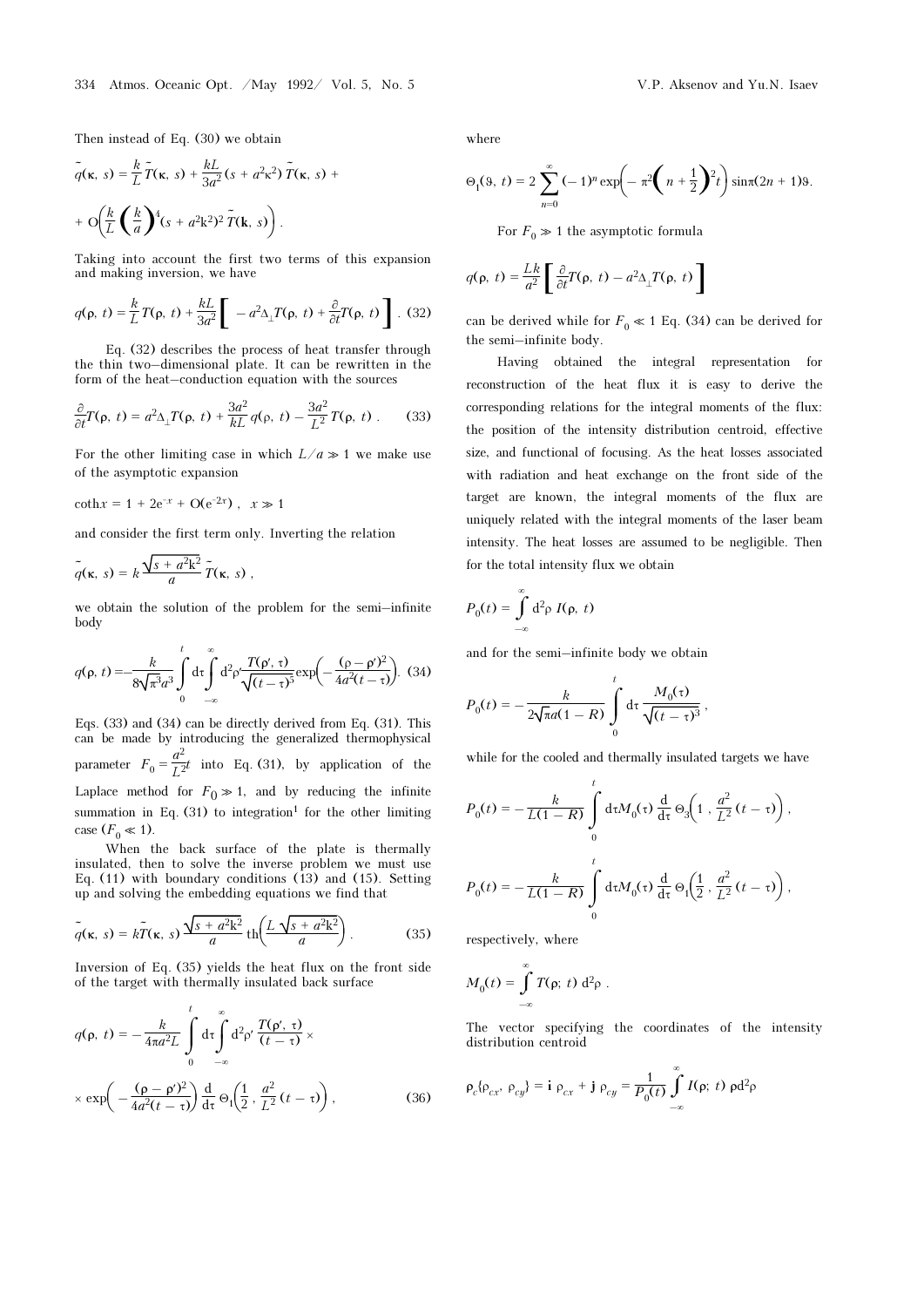is given by the formulas

$$
\rho_c = -\frac{k}{2\sqrt{\pi}a(1-R)P_0(t)} \int_0^t d\tau \frac{\mathbf{M}_T(\tau)}{\sqrt{(t-\tau)^3}},
$$
  

$$
\rho_c = -\frac{k}{L(1-R)P_0(t)} \int_0^t d\tau \mathbf{M}_T(\tau) \frac{d}{dt} \Theta_3\left(1, \frac{a^2}{L^2}(t-\tau)\right),
$$

and

$$
\rho_c = -\frac{k}{L(1-R)P_0(t)} \int_0^t d\tau M_T(t) \frac{d}{dt} \Theta_1\left(\frac{1}{2}, \frac{a^2}{L^2}(t-\tau)\right),
$$

for the semi–infinite, cooled, and thermally insulated targets, respectively. Here

$$
\mathbf{M}_T(t) = \int_{-\infty}^{\infty} T(\rho';\;t)\; \rho'd^2\rho\;.
$$

The effective beam radius  $\rho_{\text{eff}}^2$  is given by the relation

$$
\rho_{\rm eff}^2 = \rho_{\rm reff}^2 + \rho_{\rm yeff}^2 = P_0^{-1}(t) \int_{-\infty}^{\infty} I(\rho; t) \rho^2 d^2 \rho.
$$

The representations of  $\rho_{\text{eff}}^2$  in terms of the temperature distribution over the surface for the three types of boundary conditions take the forms

$$
\rho_{\text{eff}}^2 = -\frac{k}{2\sqrt{\pi a}(1-R)P_0(t)} \int_0^t \frac{d\tau}{\sqrt{(t-\tau)^3}} [M_{T2}(\tau) + 4a^2(t-\tau)M_0(\tau)];
$$
  
\n
$$
\rho_{\text{eff}}^2 = -\frac{k}{L(1-R)P_0(t)} \int_0^t d\tau [M_{T2}(\tau) + 4a^2(t-\tau)M_0(\tau)] \times
$$
  
\n
$$
\times \frac{d}{d\tau} \Theta_3 \Big( 1 + \frac{a^2}{L^2} (t-\tau) \Big),
$$
  
\n
$$
\rho_{\text{eff}}^2 = -\frac{k}{L(1-R)P_0(t)} \int_0^t d\tau [M_{T2}(\tau) + 4a^2(t-\tau)M_0(\tau)] \times
$$
  
\n
$$
\times \frac{d}{d\tau} \Theta_1 \Big( \frac{1}{2}, \frac{a^2}{L^2} (t-\tau) \Big),
$$

where

$$
M_{T2}(t) = \int_{-\infty}^{\infty} T(\rho';\ t)\ \rho'^2 d^2\rho'
$$

is the moment of the thermal inertia.

Thus, for determination of the integral moments of the intensity distribution it is necessary to measure the moments of the temperature distribution. The functional of focusing

$$
S_2(t) = \int_{-\infty}^{\infty} I(\rho';\ t)\ K(\rho')\ \mathrm{d}^2\rho'\ ,
$$

being equal to the laser beam power inside the aperture prescribed by the function  $K(\rho)$  is related to the temperature distribution by the more complicated dependence. In particular, when focusing the radiation onto the circle of radius  $\alpha$   $(K(\rho) = 1$  for  $\rho \leq \alpha$  and  $K(ρ) = 0$  for  $ρ > α$ ) using Eqs. (34), (31), and (36), we obtain

$$
S_2(t) = -\frac{k}{2\sqrt{\pi a}(1-R)} \int_0^t d\tau \int_{-\infty}^{\infty} d^2 \rho' \frac{T(\rho', \tau)}{\sqrt{(t-\tau)^3}} \times
$$
  

$$
\times \left[1 - J\left(\frac{\alpha^2}{4a^2(t-\tau)}, \frac{\rho'^2}{4a^2(t-\tau)}\right)\right];
$$
  

$$
S_2(t) = -\frac{k}{L(1-R)} \int_0^t d\tau \int_{-\infty}^{\infty} d^2 \rho' T(\rho', \tau) \times
$$
  

$$
\times \left[1 - J\left(\frac{\alpha^2}{4a^2(t-\tau)}, \frac{\rho'^2}{4a^2(t-\tau)}\right)\right] \frac{d}{d\tau} \Theta_3\left(1, \frac{a^2}{L^2}(t-\tau)\right),
$$

$$
S_2(t) = -\frac{k}{L(1-R)} \int_0^t d\tau \int_{-\infty}^{\infty} d^2 \rho' T(\rho', \tau) \times
$$

$$
\times \left[1 - J\left(\frac{\alpha^2}{4a^2(t-\tau)}, \frac{\rho'^2}{4a^2(t-\tau)}\right)\right] \frac{d}{d\tau} \Theta_1\left(\frac{1}{2}, \frac{a^2}{L^2}(t-\tau)\right).
$$

Here

$$
J(x, y) = 1 - e^y \int_0^x e^{-t} I_0(2\sqrt{yt}) dt,
$$

where  $I_0(\xi)$  is the modified Bessel function.<sup>4</sup> It is obvious that the relations for the integral moments and energy functionals of radiation are simpler for the case of the thin two– dimensional targets.

Thus, we derived the calculational formulas for reconstruction of the intensity distribution, integral moments, and energy functionals of a laser beam from the temperature distribution over the surface of the heated target. The examined problem belongs to the inverse problems of the thermal conductivity and is called the problem of conversion of the boundary conditions.<sup>5</sup>

As far as we know, the analytical solution of this problem in the multidimensional formulation has been obtained by us for the first time. The problem is classified among the ill–posed problems that is associated with the occurence of the characteristic Abel kernel  $(\sqrt{t-\tau})^{-n}$  in integral representations (31), (34), and (36). The regularization of the solution of such a problem in